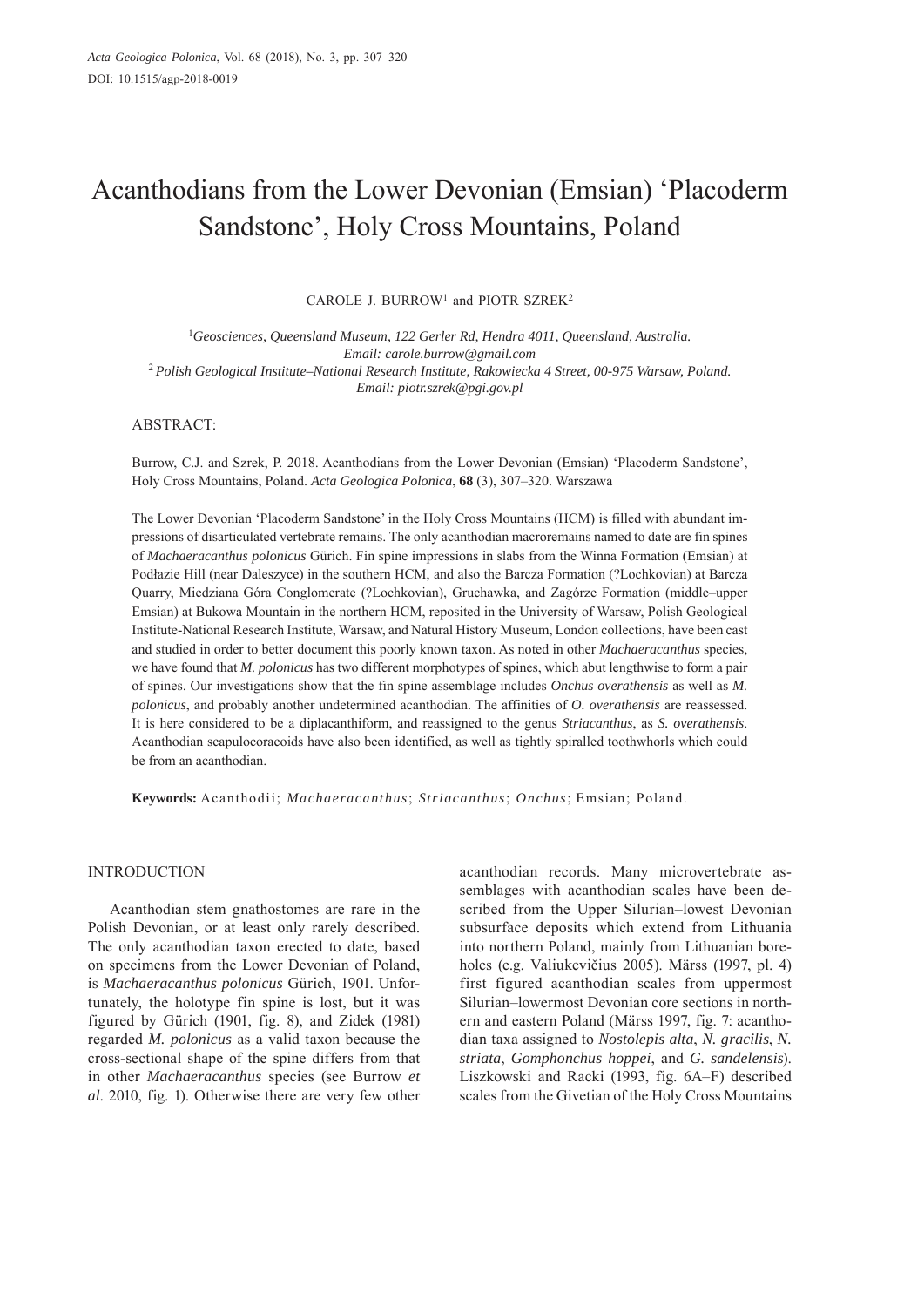which they assigned to *Acanthoides*? *dublinensis*  Stauffer, 1938 and *Cheiracanthoides comptus* Wells, 1944. They also figured a dermal bone fragment they considered to possibly be an acanthodian jaw fragment (Liszkowski and Racki 1993, fig. 6G), however the specimen looks more like part of a placoderm spinal plate.

The 'Placoderm Sandstone' vertebrate fauna is long known (Gürich 1896), particularly for placoderms as indicated by the common name, but also for heterostracans (e.g. Halstead-Tarlo 1965; Blieck 1980) and one sarcopterygian record (Kulczycki 1960). Perhaps surprisingly, the first placoderm from the Lower Devonian of Poland, a homosteidid arthrodire, was described by Szrek *et al*. (2015). That specimen was collected from an active sandstone quarry in the Bukowa Mountain, northern Holy Cross Mountains (the Łysogóry Region) about 20 km north of Kielce (Szrek *et al*. 2015, fig. 1), in an allochthonous shelly concentration in the Zagórze Formation (Lower Devonian, upper? Emsian). Other vertebrates present at that locality include a *Guerichosteus*-like psammosteid heterostracan, small unidentified placoderms, and *Machaeracanthus* fin spine fragments (Szrek *et al*. 2015). The first placoderm assemblage from the 'Placoderm Sandstone' unit (Winna Fm.) at Podłazie Hill (Kielce Region) was also formally described only recently (Szrek and Dupret 2017). Although *Machaeracanthus polonicus* is the only acanthodian fin spine form recorded from the Zagórze and Winna formations (northern and southern HCM respectively), collections by PS and colleagues in 2011–2013 include specimens of other acanthodian taxa as well as *Machaeracanthus*. L.B. Halstead (a.k.a. Tarlo, also Halstead-Tarlo) deposited specimens catalogued as *Machaeracanthus* sp. in the Natural History Museum, London (NHM UK) collection. These specimens are described herein, and their affinities and geographic distribution are discussed, as outlined in our presentation at the 14th International Symposium on Early and Lower Vertebrates (Burrow and Szrek 2017).

## MATERIAL AND METHODS

The NHM UK specimens described here are from an abandoned quarry in the Winna Formation, popularly referred to as the 'Placoderm Sandstone', at Podłazie Hill near Daleszyce, 15 km east of Kielce, central Poland (Szrek and Dupret 2017, fig. 1). They were collected by H. Łobanowski and Halstead in the 1950s and donated to the NHK UK in 1971. More specimens were collected from the same site in 2011–13 by PS and coworkers (Szrek *et al*. 2014) and reposited in the Geological Museum of the Polish Geological Institute-National Research Institute, Warsaw (Muz PGI). Specimen Muz PGI 1733.II.172 was collected from the Barcza Quarry, and Muz PGI 1733.II.354, 1733.II.175-6 from Gruchawka. University of Warsaw (UW) specimens are from the Podłazie Hill locality.

All the spine fossils are preserved as impressions in the sandstone. Silicon casts were made of the specimens, and the casts were whitened with ammonium chloride sublimate for photography. Whole cast specimens in the Muz PGI were photographed using a Nikon D80 with lens AF Micro Nikkor 60 mm 1:2,8D. Other images were taken with an Olympus SZ40 dissecting microscope and DP12 imaging system at the Queensland Museum (QM), Brisbane. The NHM UK specimens were cast in-house, then whitened and photographed at the QM using the Olympus equipment. Text-figures were compiled in Adobe Photoshop; composite images were made of large specimens.

#### SYSTEMATIC PALAEONTOLOGY

## Acanthodii Owen, 1846 Order Diplacanthiformes Berg, 1940

DIAGNOSIS: (Fin spines, after Newman *et al*. 2012): fin spines ornamented with longitudinal ridges paralleling the leading edge; inserted portion of median fin spines with narrow, closely spaced parallel ridges; anterior dorsal fin spine with long inserted portion.

#### Family indet.

REMARKS: Although *Striacanthus* can be assigned to the diplacanthiforms based on the surface structure of the inserted area, it cannot be assigned to any recognised diplacanthiform family. The Middle Devonian (Eifelian) Scottish Diplacanthidae have fin spines with an accessory pulp canal above the main pulp cavity (Burrow *et al*. 2016), which is lacking in *Striacanthus* spines. As in *Striacanthus*, dorsal fin spines of *Diplacanthus crassisimus* (Duff, 1842) have a concave anterior edge to the insertion, but they differ in having many more, narrow longitudinal ridges on the exserted part and an insertion/exsertion boundary (IEB) perpendicular to the spine axis. Dorsal fin spines of *Diplacanthus tenuistriatus* Traquair, 1894 also have a similar profile, but have more ridges, plus fine striations on the ridge surfaces. *Rhadinacanthus*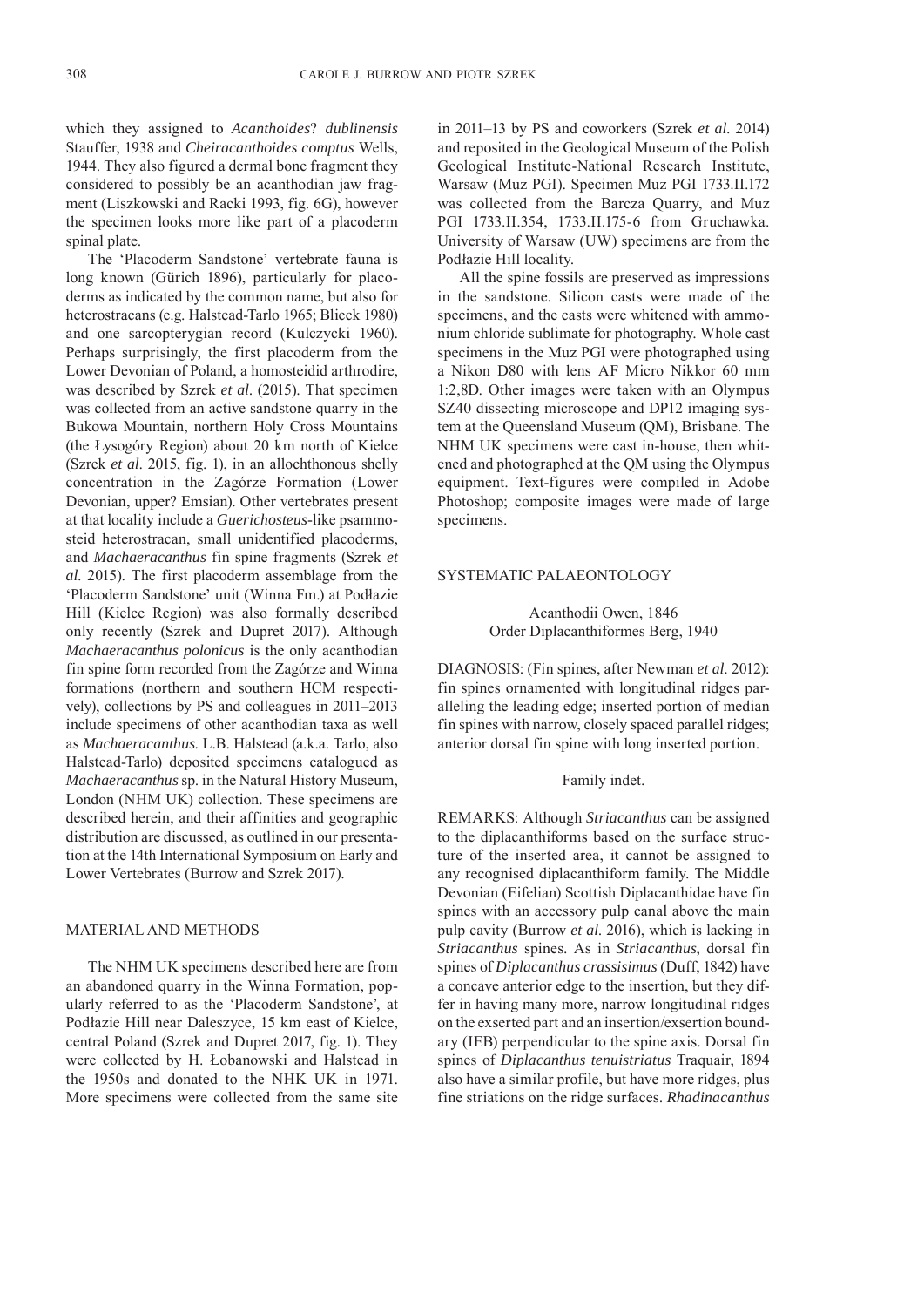

Text-fig. 1. *Striacanthus overathensis* nov. comb. and *Striacanthus*-like fin spines. A-E – *Striacanthus overathensis*: A – holotype specimen MBf 705 from Overath, Germany (specimen figured by Gross 1933, fig. 11C as *Onchus major*); B – inserted area impression and exserted area near the IEB on cast of holotype spine (level indicated on A); C – spine MBf 772 from Overath, Germany (specimen figured by Gross 1937, pl. 8 fig. 8); D – cast of MBf 772, closeup image of inserted and exserted area near the IEB (level indicated on C); E – reconstruction of a whole spine (Gross 1937, fig. 29). F – *Striacanthus sicaeformis* spine impressions (after Hills 1931, fig. 4.1–3). G, H – *Striacanthus*-like fin spines (lacking distinctive insertion shape) on whitened cast of AMF 61297 from the ?Emsian Merrimerriwa Formation, western New South Wales, Australia:  $G$  – lateral, and  $H$  – trailing edge impression moulds. Scale bar = 1 cm in A, C, F, 1 mm in B, D, G, H. Distal end to right in A-F, H, to left in G

*longispinus* (Agassiz, 1844) dorsal fin spines differ in having smooth sides separated from a large leading edge ridge by a deep groove, and the anterior edge of the insertion is almost straight. They resemble *Striacanthus* spines in having narrow canals running the length of the spine paralleling the pulp cavity, that appear to lead into the grooves between the narrow ridges of the insertion area (Burrow *et al*. 2016, fig. 27). Dorsal spines of the Late Devonian (Frasnian) "*Diplacanthus*" *ellsi* Gagnier, 1996, "*Diplacanthus*" *horridus* Woodward, 1892 and *Florestacanthus morenoi* Burrow, Janvier and Villaroel, 2003, and the Famennian *Diplacanthus acus* Gess, 2001, seem to have an almost straight anterior edge on the insertion, as do those of the Lower Devonian (Lochkovian) Gladiobranchidae (*Uraniacanthus spinosus* Miles, 1973, *U. curtus* (Powrie, 1870) and *U. probaton*  (Bernacsek and Dineley 1977); see Miles 1973, pl. 11; Newman *et al*. 2012, fig. 6B; Hanke and Davis 2008, fig. 2 respectively) as well as the Middle–Late Devonian Culmacanthidae (Long 1983, fig. 1). The Frasnian *Devononchus concinnus* (Gross, 1930), presumed also to be a diplacanthiform based on the narrow parallel ridges on the insertion, has a similar number of smooth longitudinal ornament ridges on the exserted area, radially arranged longitudinal vascular canals, and an even more markedly concave leading edge on the insertion, but it has a subcostal canal as well as the main pulp canal.

In summary, the only other acanthodian species known from articulated specimens which have a concave anterior edge to the dorsal spine insertion are the diplacanthids *Diplacanthus crassissimus* and *D. tenuistriatus*, plus *Devononchus concinnus*, but they differ from *Striacanthus* in other features.

## Genus *Striacanthus* Hills, 1931

TYPE SPECIES: *Striacanthus sicaeformis* Hills, 1931.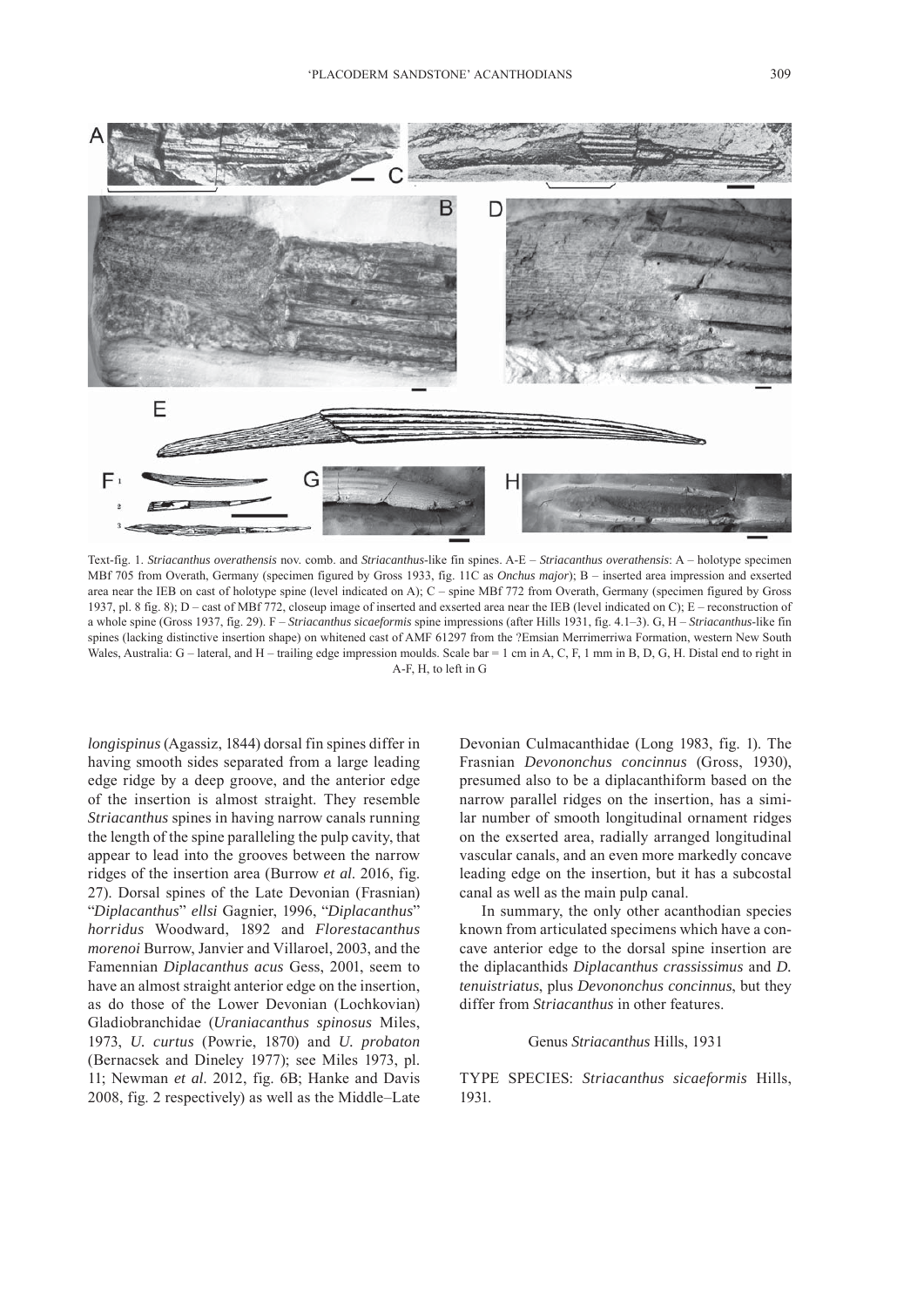DIAGNOSIS: Diplacanthiform acanthodian with long gently curved median fin spines with an elongate insertion c. one quarter the length of the whole spine; inserted part with a concave leading edge and straight trailing edge; exserted part with four or five smooth longitudinal ridges on each side separated by narrow grooves, and a wider leading edge ridge; a single wide pulp cavity extends the length of the spine, with no other large pulp canals; narrow canals are arranged concentrically around the pulp cavity parallel to its length.

INCLUDED SPECIES: *Striacanthus overathensis* (Gross, 1933) nov. comb.

- *Striacanthus overathensis* (Gross, 1933) nov. comb. (Text-figs 1A–E, 2A–H, ?2I–L)
- 1933a. *Onchus major*; W. Gross, pp. 65–66, fig. 9, fig. 11A–C, pl. 5.
- 1933b. *Onchus major*; W. Gross, p. 64.
- ?1933. *Onchus* sp.; H. Schmidt, fig. 5c, d.
- 1937. *Onchus overathensis*; W. Gross, fig. 29, pl. 8, fig. 8. 1961. *Onchus overathensis*; E. White, p. 286.
- 
- ?1967. '*Onchus*' *overathensis* Gross; T. Ørvig, p. 148, pl. 1, fig. 5.
- ?1969. '*Onchus*' *overathensis* Gross; T. Ørvig, p. 303.
- 1979. *Onchus overathensis* Gross 1937A [*O. major* Gross 1933C, non Etheridge in Symonds 1872C]: R. Denison, p. 53, figs 32B, 33B.
- 1980. «*Onchus*» *overathensis* Gross, 1937; A. Blieck *et al*., p. 147, fig. 7B.
- 2004. *Onchus overathensis*; G. Young and C. Burrow, p. 25, 35, 41.
- 2007. '*Onchus overathensis*'; R. Mutter and M. Richter, p. 220.

HOLOTYPE: Germany: the Overath spine nominated by Gross (1933, pl. 5 fig. 9) as the holotype of *Onchus major* is MB f705 (Text-fig. 1A, B).

DIAGNOSIS: Spines up to (at least) 14 cm long, with only a slight curvature longitudinally; spongiose tissue between the wide pulp cavity and the leading edge ridge, with radiating canals extending up to the leading edge and highest lateral ridges.

MATERIAL EXAMINED: Germany: Gross (1937, pl. 8, fig. 8) figured a more complete spine MB f772 (Text-fig. 1C, D) when he renamed the species as *O. overathensis* (*O. major* was preoccupied); the Taunus Quarzite *Onchus* sp. asymmetrical spine figured by Schmidt (1933, fig. 5c, d) is possibly a pectoral fin spine of *Striacanthus overathensis*. Poland: MZ.VIII. Vp.438, spine lacking the distal tip; MZ.VIII.Vp.447, fragment of large spine just distal to IEB; D19UW, small spine, almost complete; MZ.VIII.Vp.431, fragment of very large spine, area around the IEB.

REMARKS: After Hills (1931) erected the new genus and species *Striacanthus sicaeformis* for isolated fin spines in micaceous sandstones from Freestone Creek, Victoria, Australia, Gross (1932) remarked that the new genus was unwarranted, as the fin spines resembled spines from the Baltic and American Devonian assigned to the form taxon *Onchus* Agassiz, 1837. Hills (1936, p. 168) however maintained the validity of the new genus because of two distinctive characters: a 'distinct longitudinal ribbing' on the inserted portion of the spines, rather than the fine striations of *Onchus*, and a histological structure comprising 'several small canals running through the spine parallel to the large central pulp cavity', a structure 'not shown by any *Onchus* spine'. *Onchus* was erected as a form taxon for isolated spines with smooth longitudinal ribs with a short, inserted base without parallel ribbing (see Newman *et al*. 2017). For this reason, "*Onchus*" *overathensis*, which shows the two generic characters for *Striacanthus* as well as having the distinctively shaped insertion, is reassigned to *Striacanthus*.

STRATIGRAPHIC AND GEOGRAPHICAL DIS-TRIBUTION: Upper Pragian: Wahnbachschichten and Gemünd Conglomerate, Germany; ?Kapp Kjeldsen Formation, Barmfjellet, Spitsbergen (age based on Pernègre and Blieck 2016, fig. 6); middle Emsian: Winna Formation ('Placoderm Sandstone'), Holy Cross Mountains, Poland.

DESCRIPTION: Spine MZ.VIII.Vp.438 (Text-fig. 2A–D), the most complete specimen, is 87.5 mm long, lacking the distal end; it has five longitudinal ridges on each side with a wider leading edge ridge. Narrow parallel longitudinal ribs (c. 6 per mm) extend over the insertion, and are also visible along the trailing edge distally (Text-fig. 2C). A single large central pulp cavity is revealed by the natural fracture at the distal end of the spine; this pulp cavity is wide open along the posterior/trailing edge for 50 mm from the proximal end of the spine (Text-fig. 2B). The spine is higher than wide along its length, being 5 mm wide and 6 mm high at the distal fracture, and 8 mm high at its deepest at the IEB. Spine fragment MZ.VIII. Vp.447 (Text-fig. 2E–H) lacks both the inserted and distal ends; it is 85 mm long, and 12 mm high by about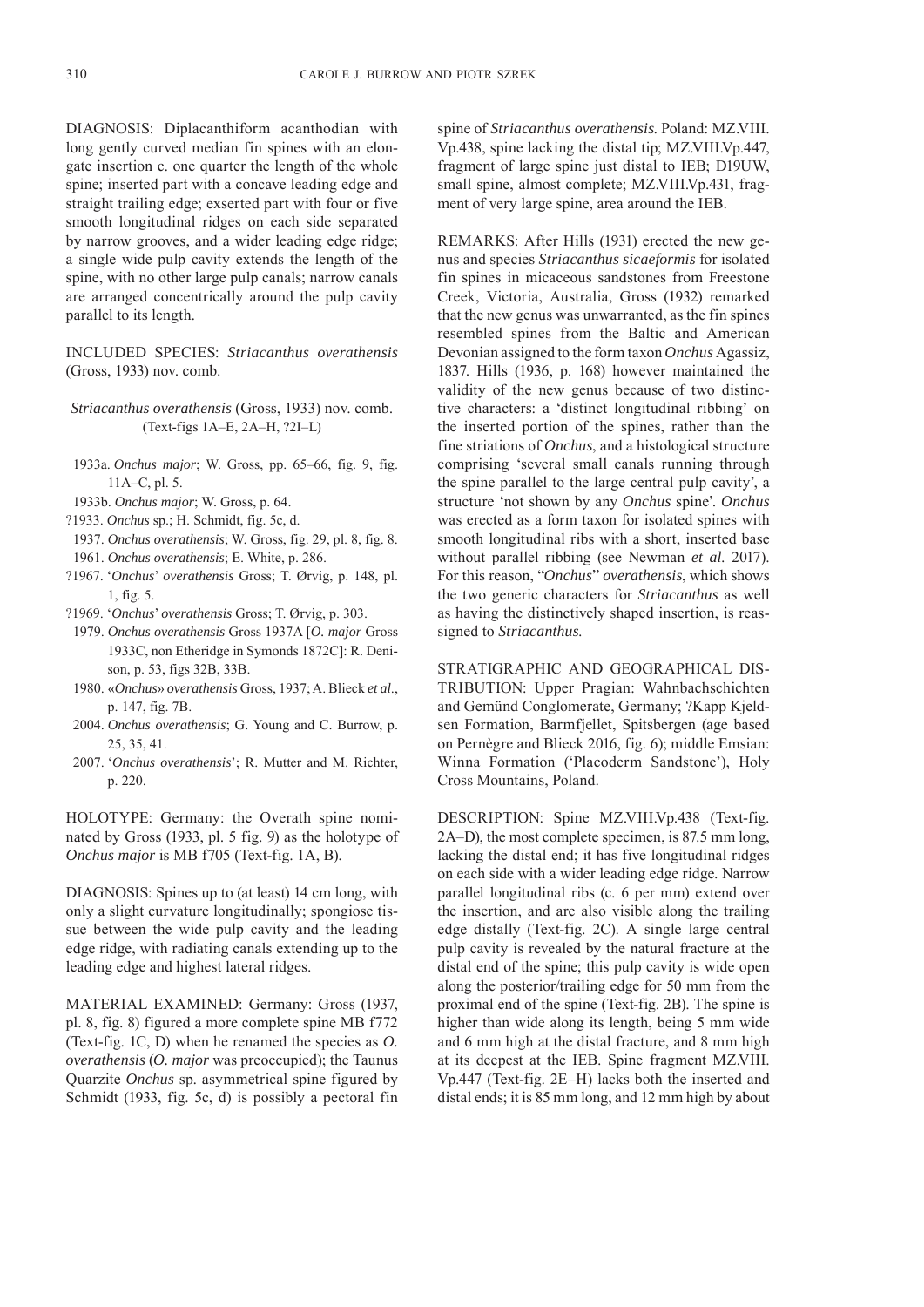

Text-fig. 2. Fin spines from the 'Placoderm Sandstone', Podłazie Hill, Holy Cross Mountains, Poland; whitened casts of spine impressions. A-H, ?I-L – *Striacanthus overathensis* nov. comb.: A-D – MZ.VIII.Vp.438: A – lateral view; B – trailing edge view; C – fracture surface showing cross section; D – inserted and exserted areas near the IEB; E-H – large spine fragment MZ.VIII.Vp.447: E – leading edge view; F – IEB (box in E); G – transverse section distal end (to left in E); H – ornament ridges on distalmost end (side not visible in E). I – small spine D19UW. J-L – large spine fragment MZ.VIII.Vp.431: J – lateral view, trailing edge to top, showing IEB; K – posterior view, wide open pulp cavity; L – posterolateral view, showing bone texture. Scale bar = 1 cm in A, B, D-L, 1 mm in C. Proximal end to left in A, B, D, to right in E, F, G

12 mm wide on the distalmost fracture surface. A small area of the insertion, visible near the IEB (Textfig. 2F), shows fine parallel ridging, which is also visible between the ornament ridges. All ornament ridges are smooth; only the leading edge and two lateral ridges are visible on one side, with four lateral ridges visible on the other side (Text-fig. 2H). The ridges are more widely separated than on MZ.VIII.Vp.438, with narrower ridges towards the posterior/trailing face. The almost complete spine D19UW (Text-fig. 2I) is the smallest spine found, at about 30 mm long and 3 mm maximum width. The insertion is c. 9 mm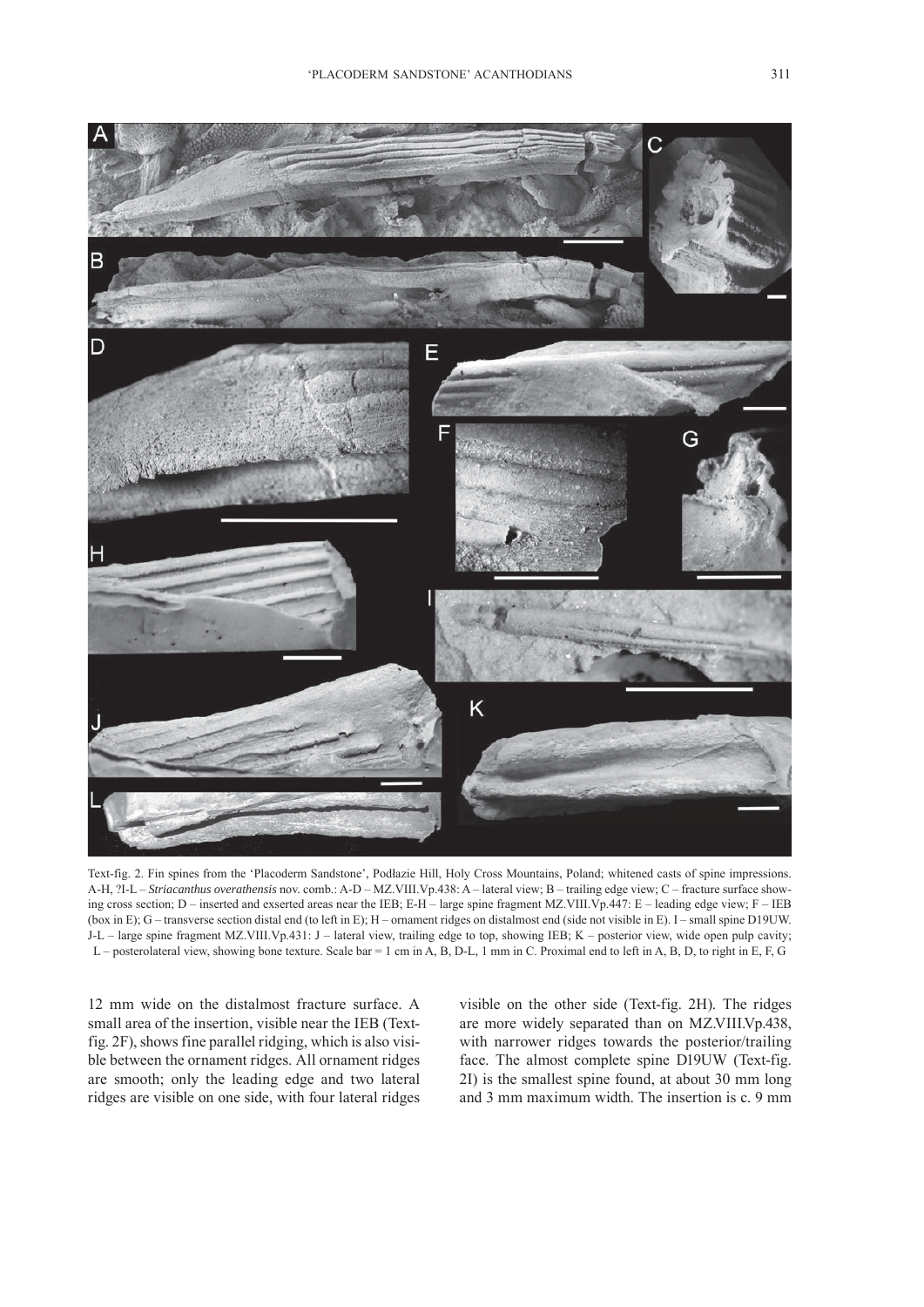long, ornament ridges are smooth with a wide leading edge ridge and parallel lateral ridges, but the posterior part of the spine is not exposed. Unfortunately, the preservation is rather coarse, and it is not possible to discern any parallel ribbing on the inserted part. Spine fragment MZ.VIII.Vp.431 (Text-fig. 2J–L) appears to be from a very large spine; it is 80 mm long, and 18 mm at its widest, at the level of the IEB; the pulp cavity is wide open (Text-fig. 2K). Ornament ridges are smooth and narrow relative to the width between them. Thin parallel ribbing is not visible on the inserted area, but is seen between the ornament ridges, and on the posterolateral edges (Text-fig. 2L).

DISCUSSION: The Polish spines show comparable morphological features to the type and other spines from Germany; unfortunately, as the specimens are only casts, their internal histology is unknown.

The type stratum for *Striacanthus sicaeformis*, which Hills (1931) regarded as Late Devonian is now considered to be latest Givetian or earliest Frasnian (Young 1996). Isolated spines from the older (?Emsian) Merrimerriwa Formation (Mulga Downs Group) in western New South Wales, Australia (Textfig. 1F, G), which show very similar morphology and histology, were referred by Rade (1964, pl. 149, fig. 3) and Burrow (2002, figs 13D, E, 14L) to *Striacanthus* sp., but these spines differ in lacking the strongly tapered, subtriangular insertion with a concave leading edge, and are here referred to Diplacanthiformes fam., gen., sp. indet. Although some spines of *S. overathensis* are markedly larger than those of *S. sicaeformis* from its type locality, being almost six times as long, they show the characters recognized here as diagnostic for the genus. In fact, the main distinguishing character for the species is the length of the spines, inadequate as this character may be, given that both juvenile and adult fish are presumed to have borne them. However, Gross (1937) considered at least one short spine 2 cm long from Willwerath also belonged to the species, and it seems likely that the one small Polish spine does as well.

The spine from Spitsbergen that Ørvig (1967, p.148) considered to belong to '*Onchus*' *overathensis*  "with certainty" is large like the type specimens, with a long insertion and five smooth longitudinal ridges on each side of the exserted part, but the insertion surface does not appear visible on the specimen. Some doubt must therefore be cast on its assignment to the species.

Acanthodii order indet. Family Machaeracanthidae Burrow and Young, 2005

Genus *Machaeracanthus* Newberry, 1857

TYPE SPECIES: *Machaeracanthus peracutus* Newberry, 1857.

> *Machaeracanthus polonicus* Gürich, 1901 (Text-figs 3, 4)

- 1901. *Machaeracanthus polonicus*; G. Gürich, pp. 366–367, fig. 8a, b.
- 1957. *Machaeracanthus polonicus* Gürich; L.B. Tarlo, p. 227.
- 1979. *Machaeracanthus polonicus* Gürich 1901; R. Denison, p. 52.
- 2010. *Machaeracanthus polonicus* Gürich, 1901; C. Burrow *et al*., pp. 60, 78, fig. 1E.
- 2012. *Machaeracanthus polonicus* Gürich, 1901; H. Botella, C. Martínez-Pérez, R. Soler-Gijón, pp. 763, 776.
- 2014. *Machaeracanthus* sp.; P. Szrek, G. Niedźwiedzki, M. Dec, p. 802, fig. 7E.

TYPE MATERIAL: The holotype was a rubber cast of a negative impression of the lower surface of a spine; paratype was a cast of a spine fragment showing the whole cross-section (Gürich 1901, fig. 8a, b respectively). Specimens originally in the Kontkiewicz and Gürich collection, from the 'Placoderm Sandstone' (Emsian), Beiliny, Holy Cross Mountains, Poland – now lost. As we do not have specimens from the

Text-fig. 3. *Machaeracanthus polonicus* fin spine casts from the 'Placoderm Sandstone' (Winna Formation), Podłazie Hill (A-O), Barcza →Formation (P), near Bukowa Mountain, and Miedziana Góra Conglomerate (Q), Gruchawka, Holy Cross Mountains, Poland; Polish institute specimens. A – original illustration of type material (Gürich 1901, fig. 8a, b). B – Muz. PGI 173.II.360, upper surface of morphotype 2 spine, previously illustrated by Szrek *et al*. (2014, fig. 7E). C, D – Muz PGI 1733.II.210, ?morphotype 1 midspine fragment: C – upper surface; D – 3D cross section view. E – UW 25 D, ?morphotype 1 spine, upper surface. F – Muz PGI 1733.II.155, midspine fragment, lower surface. G-H – MZ.VIII.Vp.430, abraded distal segment of morphotype 1 spine: G – upper surface; H – lower surface. I – Muz PGI 1733.II.156, pair of midspine fragments. J – Muz PGI 1733.II.161, pair of midspine fragments, morphotype 1 and 2. K – UW 35 D, pair of midspine fragments. L-N – Muz PGI 1733.II.367, morphotype 2 midspine fragment: L, lower surface; M – upper surface; N – end-on view showing cross-sectional shape. O – Muz PGI 1733.II.157, distal end of spine, lower surface showing tip wear. P – Muz PGI 1733.II.172, large almost complete spine, distal end to right, and smaller spine, distal end to left, both showing lower surfaces with gradationally abraded tips. Q – Muz PGI 1733.II.354, short spine fragment, lower surface. Scale bar  $= 1$  cm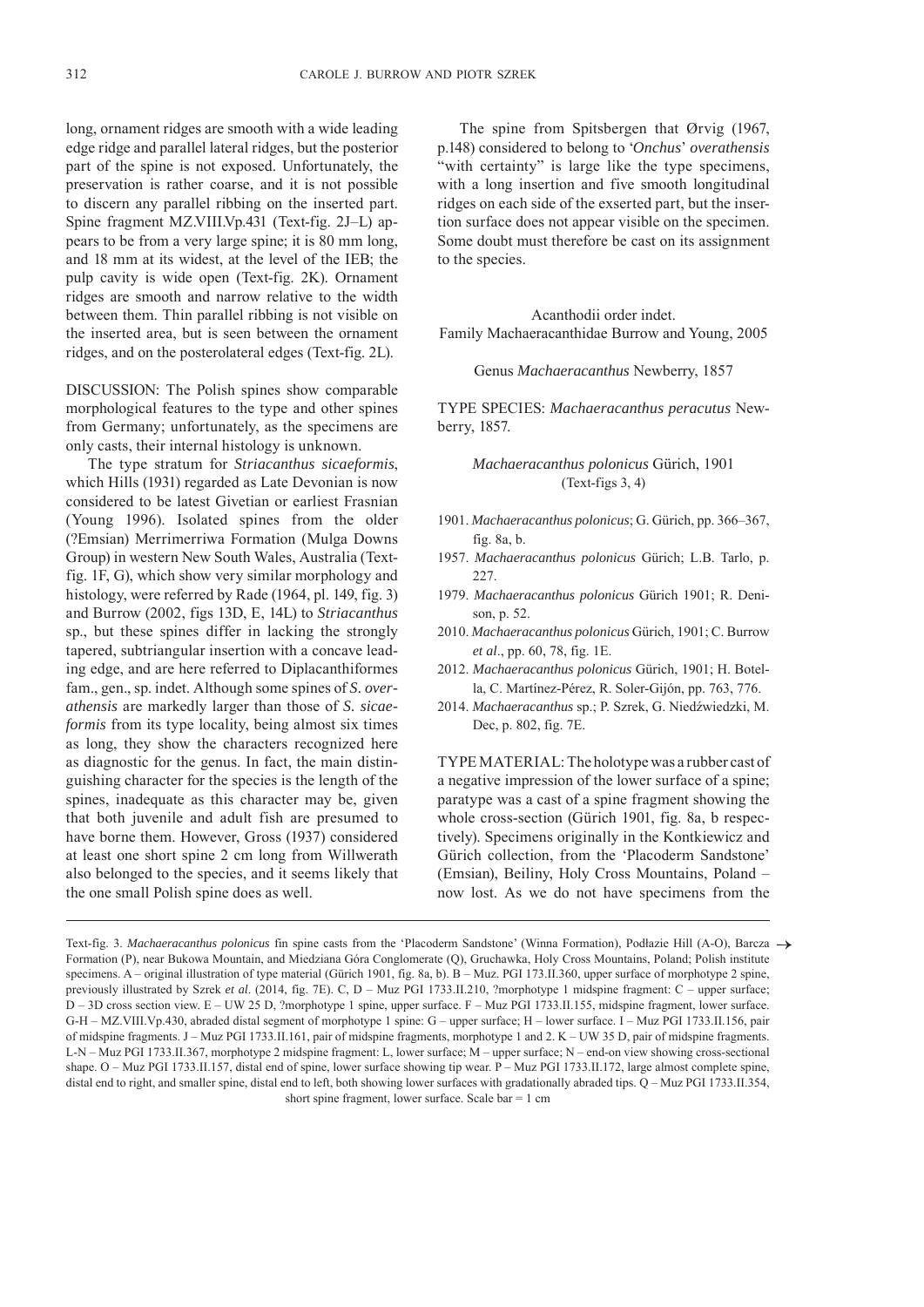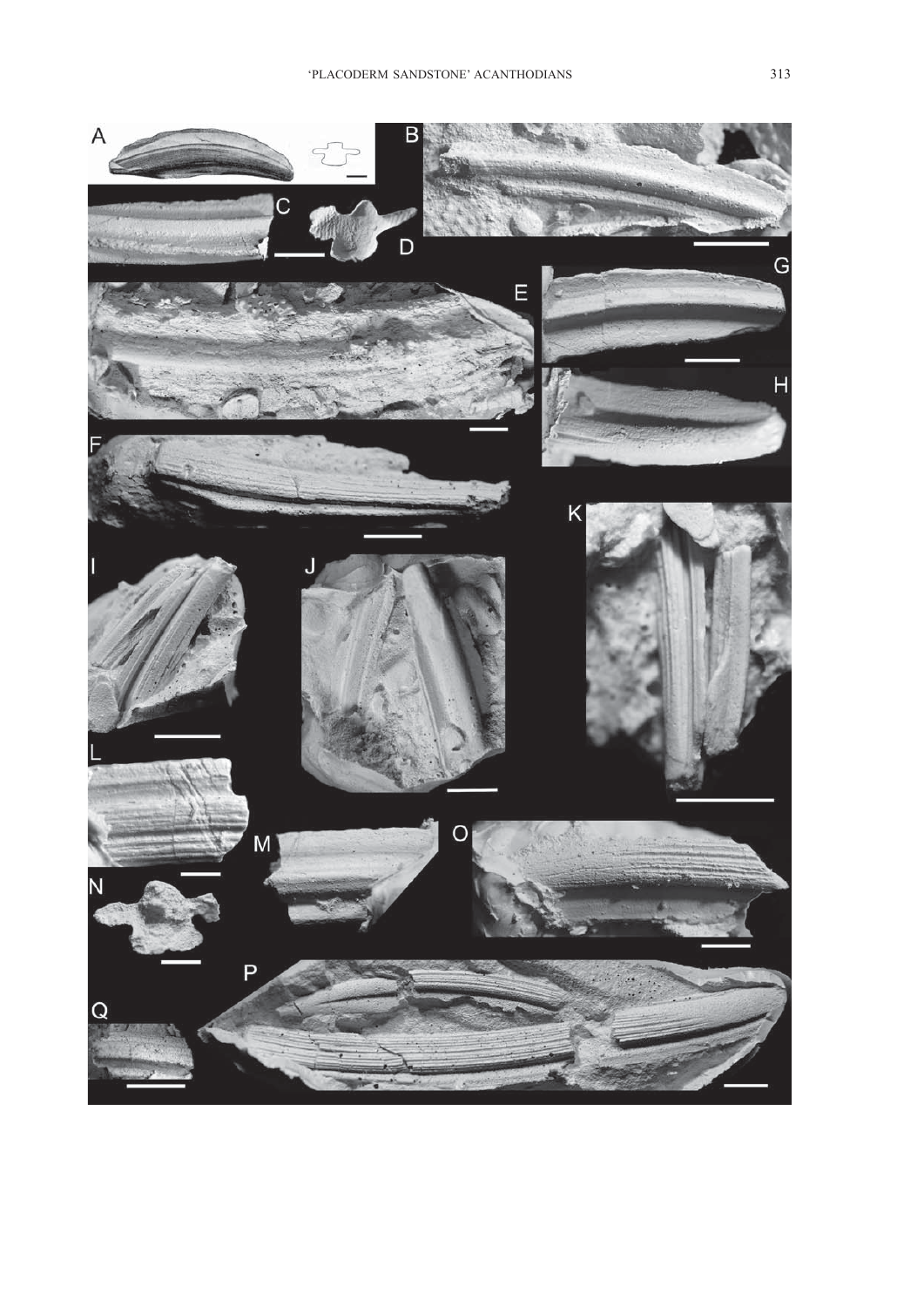

Text-fig. 4. *Machaeracanthus polonicus* fin spine casts from the 'Placoderm Sandstone', Daleszyce, Poland; NHM UK specimens. A – NHM UK PV P.56914, complete morphotype 1 spine; B-D – NHM UK PV P.51855, pair of incomplete spines: B – original impressions of lower surfaces; C – cast of lower spine; D – cast of upper spine. E – NHM UK PV P.51976, upper surface of distal half of morphotype 2 spine. F,G – NHM UK PV P.56916, damaged cast of 3D morphotype 1 spine. H – NHM UK PV P.51857, lower surface of spine lacking the proximal end. I – NHM UK PV P.51853, lower surface of large incomplete spine, and upper surface of small morphotype 1 spine fragment; J – NHM UK PV P.51977, lateral view of large morphotype 2 spine fragment, upper surface uppermost. K – reconstruction of possible association of paired spines (based on Text-fig. 3D, N). Scale bar = 1 cm

type locality, we have refrained from nominating a neotype.

DIAGNOSIS: *Machaeracanthus* with spines up to 150 mm long and 24 mm wide, having a broad quadrangular axial ridge on the lower surface with up to eight longitudinal carinae and sulci. Two morphotypes: one has a narrow smooth axial ridge on the upper surface and a strong longitudinal carina near the thick inner (concave) edge of the wing on the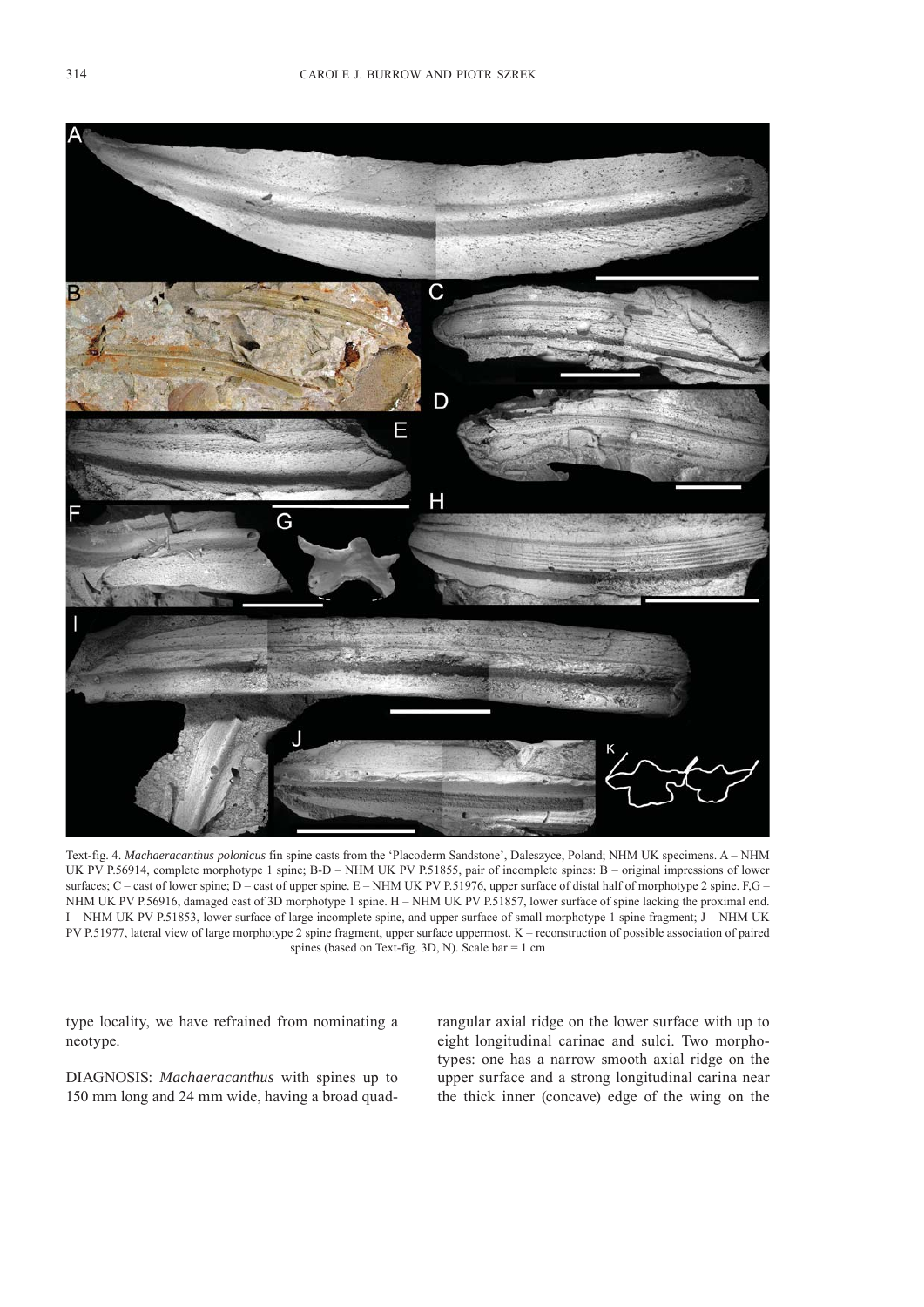lower surface; the second has a relatively broad axial ridge on the upper surface and a strong longitudinal carina near the thick outer (convex) edge of the keel on the lower surface.

MATERIAL EXAMINED: From Podłazie Hill: Muz PGI 1733.II.12, distal spine fragment; Muz PGI 1733. II.35, pair of small midspine fragments; Muz PGI 1733.II.155, midspine fragment; Muz PGI 1733.II.156, pair of spine fragments (exUW D 35); Muz PGI 1733. II.157, spine tip; Muz PGI 1733.II.158, midspine fragment; Muz PGI 1733.II.159, spine fragment, 3D; Muz PGI 1733.II.160, midspine fragment; Muz PGI 1733. II.161, pair of midspine fragments; Muz PGI 1733. II.163, midspine fragment; Muz PGI 1733.II.164, midspine fragment; Muz PGI 1733.II.165, midspine fragment; Muz PGI 1733.II.210, midspine fragment; Muz PGI 1733.II.360, spine lacking distal and proximal ends; Muz PGI 1733.II.363, midspine fragment; Muz PGI 1733.II.367, midspine fragment; MZ.VIII. Vp.430a, midspine fragment, 3D; UW D 25, midspine fragment; UW D 35, pair of spine fragments; spines and spine fragments on NHM UK PV P.51847, 51851, 51853, 51855, 51857, 51969, 51971, 51976, 51973, 51977, ?51981, 56912-3, 56914, 56916. From Bacza: Muz PGI 1733.II.172, pair of spines. From Gruchawka: Muz PGI 1733.II.175, short spine fragment; Muz PGI 1733.II.176, short spine fragment; Muz PGI 1733.II.354, two short midspine fragments.

DESCRIPTION: Because the spines are preserved as impressions, only rare specimens preserved as hollows in the rock – all of which are fragments – show the morphology of both the upper and lower surfaces (Text-figs 3C–D, G–H, L–N, 4F–G). The spines that are complete, or nearly complete, show a range of sizes. The largest are the larger spine on Muz PGI 1733.II.172 (Text-fig. 3O) which is 130+ mm long and 15+ mm at its widest; and UW 25 D (Text-fig. 3E) which must be from a larger spine as it is 110 mm long and 24 mm wide, but missing both ends. The smallest examined (NHM UK PV P.56914; Text-fig. 4A) is 43 mm long and 7 mm maximum width. The ratio of maximum width to length is estimated at c. 1:9 in larger spines and c. 1:6 in smaller spines. All spines have a broad longitudinal ridge with a square cross-section on the presumed lower surface, ornamented with up to eight longitudinal sulci and carinae (Text-figs 3F, L, N, O–Q, 4C, D, H, I). As observed by Burrow *et al*. (2010) in describing *M. sulcatus* spines, this surface is interpreted as the ventral/lower surface because it is gradationally abraded towards the tip (Text-figs 3H, I, O, P, 4H).



Text-fig. 5. Acanthodian scapula and tooth whorl casts from the 'Placoderm Sandstone', Poland. A, B – scapula D112,?lateral and posterior views; C – scapula Muz PGI 1733.II.269, ?lateral view;  $D$  – scapula MZ MZ.VIII.Vp.340, ?medial view; E – scapula Muz PGI 1733.II.386a, ?lateral view. F, G - tightly spiralled tooth whorl Muz PGI 1733.II.386b. Scale bar = 1 cm. Anterior to right in A, C, E, to left in D

The median sulcus on the ridge is often deeper than the flanking ones (Text-fig. 3D, L, N). Two morphotypes are recognized: on morphotype 1, the upper surface has a smooth narrow longitudinal axial ridge, the keel (outer convex expansion) has at least one strong longitudinal carina towards the outer edge on the lower surface (Text-fig. 3I, L, O), and the wing (inner concave expansion) is wider than the keel. On morphotype 2, the smooth median ridge on the upper surface is comparatively wide, the wing has a strong carina towards the outer edge on the lower surface, and the wing is slightly narrower than the keel (Textfig. 3P). Based on the illustration by Gürich (1901, fig. 8a; Text-fig. 2A), the holotype spine, with its relatively wide upper ridge, and keel wider than wing, corresponds to morphotype 2. A few spines show a V-shaped osteodentine growth pattern, with oblique surficial short striae across the wing and keel, angled proximo-distally (Text-figs 3E, 4A, E).

DISCUSSION: The type specimen of *M. polonicus* was 90 mm long, and 21 mm at its widest, rather 'stouter' than the specimens examined. The cross-sectional shape illustrated by Gürich (1901, fig. 8b; Text-fig. 3A) is closest to that of the morphotype 2 spines. Our investigations support *M. polonicus* as a valid species. Only two other species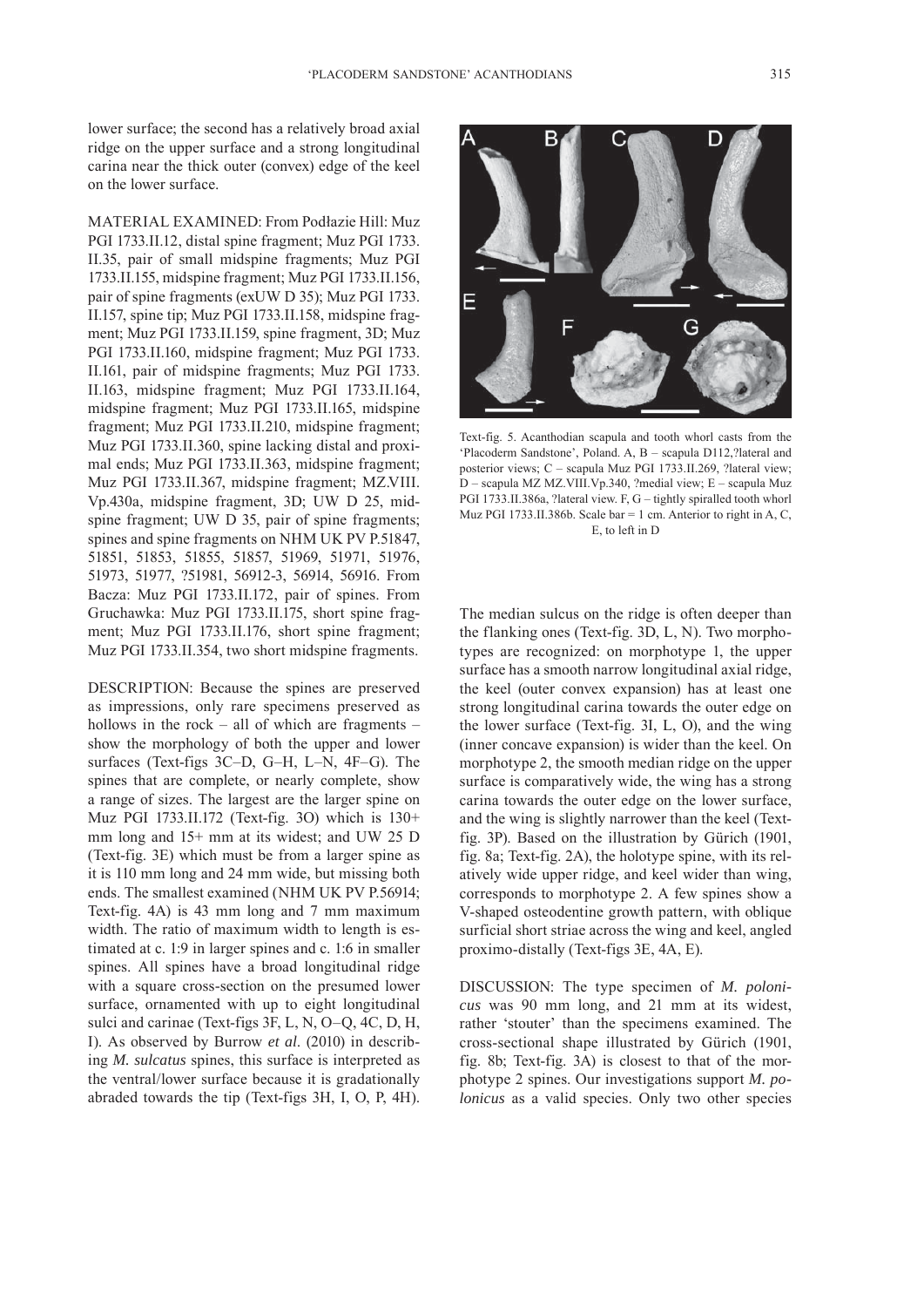have a strongly striated axial shaft: *M. sulcatus* and *M. kayseri*. *M. sulcatus* differs in having a narrow wing and keel, and a narrow axial shaft on the upper surface; *M. kayseri* differs mainly in having fewer, sharp crested, longitudinal ridges on the axial shaft. The oblique/chevron osteodentinal growth structure noted in some *M. polonicus* spines is also seen in the type species *M. peracutus* and some Pragian *M. bohemicus* spines (Burrow *et al*. 2010, figs 3A–D, 8G respectively).

Several *Machaeracanthus* species (*M. hunsrueckianum*, *M. longaevus*, *M. peracutus*, *M. polonicus*, *M. sulcatus*) are now recognized to have two morphotypes, and these species are interpreted to have had 'paired pairs' of pectoral spines, i.e. two spines articulating with each scapula, making it unlikely that the two spines are a pectoral and prepectoral, as the latter articulates with the procoracoid in climatiids and gyracanthids (e.g. Warren *et al*. 2000). While it seems possible that all *Machaeracanthus* species with the characteristic large spines had paired pairs, they have not yet been identified in all such species. In *M. polonicus*, it seems likely that morphotype 1 and 2 spines formed a pair by abutting lengthwise via the thickened edges and carinae on the wing of the morphotype 2 spine and on the keel of the morphotype 1 spine (Text-fig. 4K).

> Acanthodii order indet. *Machaeracanthus polonicus*? (Text-fig. 5A–E)

MATERIAL: Scapulas Muz PGI 1733.II.269, Muz PGI 1733.II.386, MZ.VIII.Vp.340, D112 from Podłazie Hill.

DESCRIPTION: These small scapulas show typical endoskeletal bone surface texture of short oriented striations and dimples (Text-fig. 5A, C), and have a simple structure, with a slightly convex anterior edge and a concave posterior edge to the shaft. The shaft has a blunt rounded head and a laterally flattened, oval cross-section (Text-fig. 5B), and expands posteriorly towards the ventral edge (Text-fig. 5D). The smallest (Text-fig. 5E) is 24 mm high and 13 mm long at the base, and the largest (Text-fig. 5D) is 35 mm high and 17 mm long at the base. None of them show folded flaring towards the ventral edge. However, Szrek *et al*. (2014, fig. 5E) illustrated an in situ impression of a larger scapula, 86 mm high, which appears to show some folded flaring towards the base (to the top in their figure).

DISCUSSION: Burrow *et al*. (2010, fig. 5) described a characteristic folding of the lateral side of the scapula in several *Machaeracanthus* species, considered to be associated with the articulation of the pair of pectoral fin spines. It seems likely that this folding in the perichondral bone forming the scapula might only develop in adult fish, and the small scapulas we describe here are likely to be from juveniles. Although we only have a small number, the ventral expansion of the scapula appears to increase with size, supporting this speculation.

As *Striacanthus overathensis* is also found in these deposits, we considered that the scapulas could possibly be from juvenile fish of that species. No scapulas have been described or associated with *S. overathensis*, but scapulocoracoids described in other diplacanthiforms have a strong vertical ridge dividing a postbranchial lamina from a posterior flange (Newman *et al.* 2012), indicating that it is more likely the scapulas are from juvenile *M. polonicus*, or from the undetermined acanthodian. Although rare, the scapulas are more common than spines assigned to *S. overathensis*, which also indicates that they are more likely to be from *M. polonicus* given that acanthodians each had only two scapulas, but nearly all had at least six fin spines.

> Acanthodii? indet gen., sp. (Text-fig. 5F, G)

MATERIAL: Tooth whorl Muz PGI 1733 II 386b from Podłazie Hill.

DESCRIPTION: The tightly scrolled whorl (Textfig. 5F, G) is 13 mm wide, with three separated lines of short smooth conical tooth cusps; all exposed cusps are of a similar height, c. 1–2 mm.

DISCUSSION: The tight scrolling of the relatively large whorl is a significant feature. The scrolling indicates the whorl was symphysial, positioned between the jaw cartilages rather than on top of the cartilage. The element is unusual in having separate lines of equal-sized cusps aligned with the edges of the whorl, rather than having teeth with cusps having a common base, transversely oriented on the whorl. Gross (1957) illustrated a range of tooth whorl types from the upper Silurian Beyrichienkalk of northern Germany, which include specimens that enroll >360° (Gross 1957, pl. 2 fig. 1, pl. 3 fig. 1), and several specimens also appear to have the cusps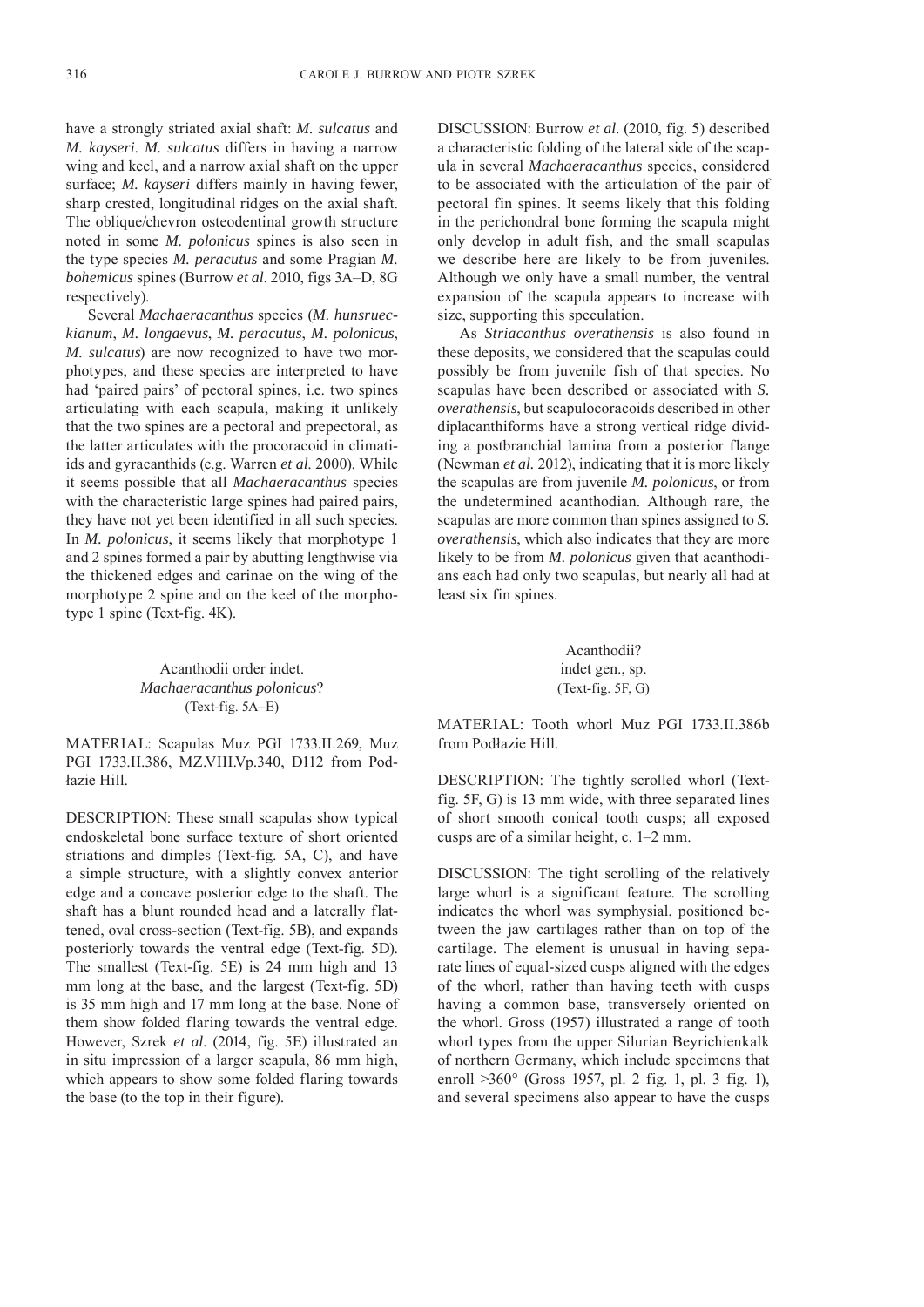

Text-fig. 6. European occurrences of *Striacanthus* and *Machaeracanthus*. A – present day map; B – palaeogeographic map (Paleomap Project http//:www.scotese.com). 1 – Holy Cross Mountains, Poland; 1\* – alternate position for Holy Cross Mountains in the Devonian; 2 – western Germany; 3 – Spitsbergen; 4 – Czech Republic; 5 – western France; 6 – Celtiberia, Spain

arranged in three separate lines like the Polish specimen rather than in transverse teeth, but none of them have only equal-sized cusps. Of the acanthodian taxa found in the 'Placoderm Sandstone', *Striacanthus overathensis*, being a diplacanthiform, lacked dentition. Tooth whorls have never been assigned to *Machaeracanthus*: one of the only dental elements ever assigned to *Machaeracanthus* was a tooth tip which Zidek (1975, fig. 3C) found associated with *M. bohemicus* elements on a slab in the Czech National Museum. Goujet (1993) considered that *Leonodus* teeth and *Machaeracanthus* spines were from the same fish, based on the co-occurrence of these elements on a slab from the ?Pragian of western France. However, this association seems more likely to be casual, as an older slab from the Lochkovian of Spain preserves associated *Leonodus* teeth, an antarctilamnid type spine, and antarctilamnid type scales (Soler-Gijón and Hampe 2003), indicating that these three types of elements were from one animal. Subsequently, the tooth whorl is highly unlikely to be from either of the acanthodian taxa known from the deposit. Ginter *et al*. (2002, pl. 6S) illustrated a similar tightly scrolled tooth whorl from the Famennian of Morocco, captioned as an acanthodian symphysial tooth whorl, but perhaps such elements are chondrichthyan not acanthodian.

*Machaeracanthus* spp. have been recorded from several regions of Europe (Text-fig. 6A): *Machaeracanthus bohemicus* Barrande, 1872 from the Czech Republic and western Germany (Schmidt 1933), *M. kayseri* Kegel, 1913, *M. westfalicus* Pfeiffer, 1938 and *M. hunsruckianum* Südkamp and Burrow, 2007 from western Germany, *M. goujeti* Botella *et al.*, 2012 from Spain, and at least one species *M. bezieri* Burrow and Gendry, 2017 from western France. These other regions were all along the northern margin of Gondwana during the Early– early Middle Devonian; the Holy Cross Mountains were also on that margin (Text-fig. 6B), or else on the southern margin of Baltica (Szrek and Dupret 2017).

# **CONCLUSIONS**

Our comprehensive investigation of dozens of specimens preserving acanthodian fin spines from the Emsian 'Placoderm Sandstone' in the Holy Cross Mountains, Poland show the presence of at least two acanthodian taxa, *Striacanthus overathensis* nov. comb. and *Machaeracanthus polonicus*. Rare spine fragments from the older, ?Lochkovian Barcza Formation are also assigned to *M. polonicus*. We confirm that *M. polonicus* is a valid taxon, distinguishable from other *Machaeracanthus* species by a combination of characters, in particular the closeset longitudinal ribbing on the quadrangular central axis on the lower surface of the fin spine. As for most other *Machaeracanthus* species, two spine morphotypes are recognized. *M. polonicus* is not known to occur elsewhere, but is one of several *Machaeracanthus*  species recorded from the northern Gondwana margin, or possibly the southern margin of the Baltica terrane (Szrek and Dupret 2017). *S. overathensis* is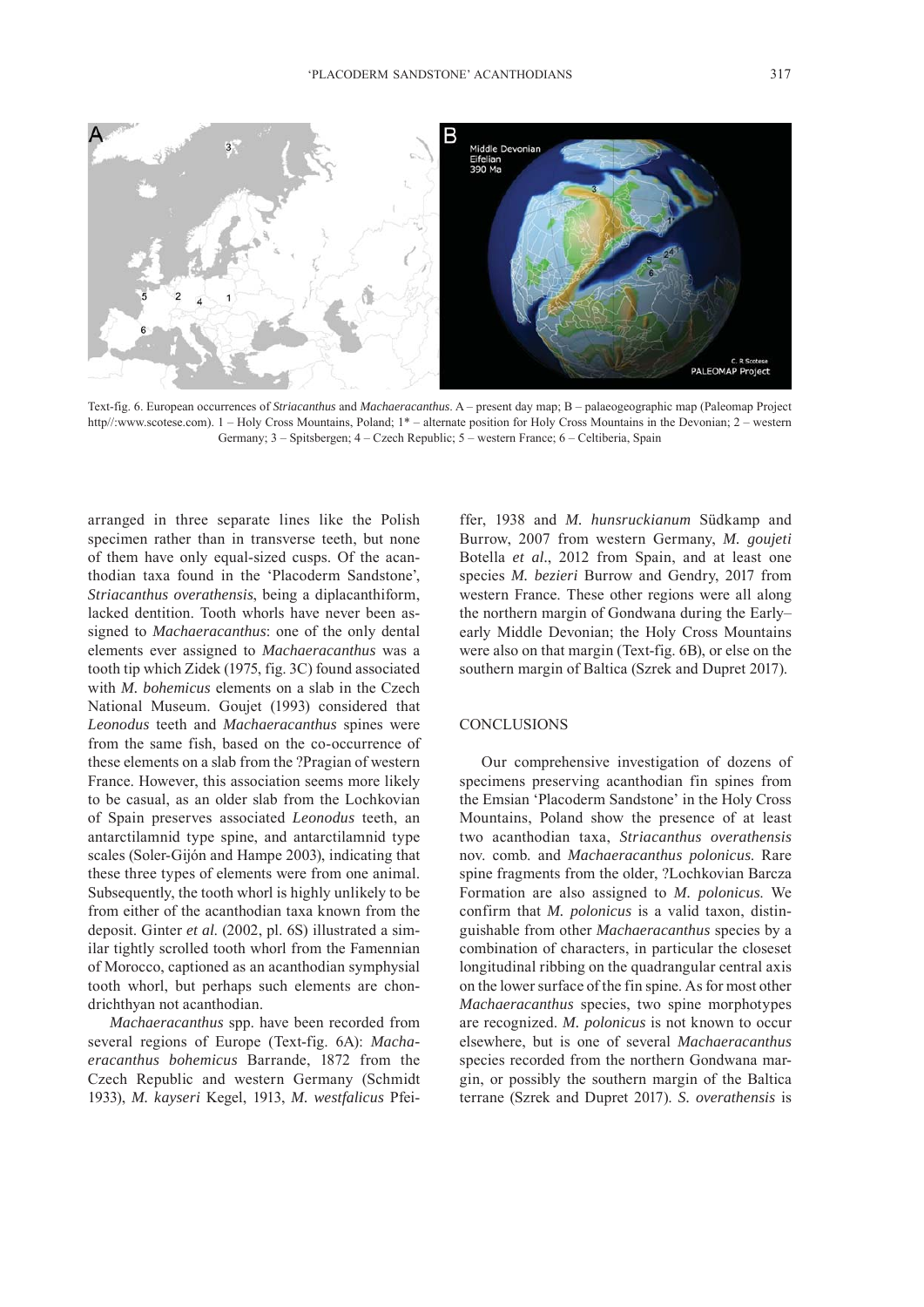recorded for the first time from this deposit; it is also found in the late Pragian of Germany, and has been recorded from Spitsbergen. However, the wide separation by land and ocean between Poland and Spitsbergen in the late Early Devonian (Text-fig. 6) suggests that the Spitsbergen occurrence could perhaps be attributed to a different diplacanthiform.

The latest work by Szrek and Dupret (2017) shows that the placoderm assemblage from the Winna Formation at Podłazie Hill comprises taxa relatively close to those in the contemporary assemblage from Podolia. The assemblage comprises the youngest representatives of the *Kujdanowiaspis*-fauna, as well as unspecified actinolepids and unidentified brachythoracid arthrodires. This occurrence indicates a close relationship between Podolia and the Holy Cross Mountains during the Early Devonian and suggests consideration of the Holy Cross Mountains as a refuge for the iconic Early Devonian *Kujdanowiaspis* assemblage.

# **Acknowledgments**

We thank Emma Barnard and the Conservation laboratory at the NHM UK for photography and casting of specimens in their collection, and Marcus Apel (ex Humboldt Museum of Nature, Berlin) for casts of *Striacanthus overathensis* specimens. CJB thanks the Queensland Museum for providing basic facilities, and Gavin C. Young (Australian National University) for discussions about *Striacanthus*. Fieldwork at the Podłazie locality in 2011–2012 was financed by the Ministry of Science and Higher Education (grant no. IP2010 041470 awarded to PS). We thank reviewers Gavin Hanke and Susan Turner for their comments.

#### REFERENCES

- Agassiz, L. 1833–43. Recherches sur les poissons fossiles. 5 vols and atlas. Imprimerie de Petitpierre et Prince; Neuchâtel.
- Agassiz, L. 1844–45. Monographie de poissons fossiles des Vieux Grès Rouges ou Système Dévonien (Old Red Sandstone) des Îles Britanniques et de Russie. Imprimerie de H. Wolfrath; Neuchâtel.
- Barrande, J. 1872. Systême silurien du centre de la Bohême. Ière Partie: Recherches paléontologiques. Supplement au Vol. I. Trilobites, crustacés divers et poissons. Charles Bellman; Prague and Paris.
- Berg, L.S. 1940. Classification of fishes, both recent and fossil. *Trudy Instituta Zoologicheskikh Akademiia Nauk*, **5**, 85–517.
- Bernacsek, G.M. and Dineley, D.L. 1977. New acanthodians

from the Delorme Formation (Lower Devonian) of N.W.T., *Canada. Palaeontographica A*, **158**, 1–25.

- Blieck, A. 1980. Le genre *Rhinopteraspis* Jaekel (Vertébrés, Hétérostracés) du Dévonien inférieur: systématique, morphologie, répartition. *Bulletin de Muséum nationale d'Histoire naturelle Paris, 4e série, 2, section C*, **1**, 25–47.
- Blieck, A., Golshani, F., Goujet, D., Hamdi, B., Janvier, P., Mark-Kurik, E. and Martin, M. 1980. A new vertebrate locality in the Eifelian of the Khush-Yeilagh Formation, Eastern Alborz, Iran. *Palaeovertebrata*, **9**, 133–154.
- Botella, H., Martínez-Pérez, C. and Soler-Gijón, R. 2012. *Machaeracanthus goujeti* n. sp. (Acanthodii) from the Lower Devonian of Spain and northwest France, with special reference to spine histology. *Geodiversitas*, **34**, 761–783.
- Burrow, C.J. 2002. Lower Devonian acanthodian faunas and biostratigraphy of south-eastern Australia. Memoirs of the Association of Australasian Palaeontologists, **27**, 75–137.
- Burrow, C.J., Janvier, P. and Villarroel, C. 2003. Late Devonian acanthodians from Colombia. *Journal of South American Earth Sciences*, **16**, 155–161.
- Burrow, C.J., Desbiens, S., Ekrt, B. and Südkamp, W.H. 2010. A new look at *Machaeracanthus*. In: Elliott, D.K., Maisey, J.G., Yu, X. and Miao, D. (Eds), Morphology, Phylogeny and Paleobiogeography of Fossil Fishes, pp. 59–84. Verlag Dr Friedrich Pfeil; Munich.
- Burrow, C., den Blaauwen, J., Newman, M. and Davidson, R. 2016. The diplacanthid fishes (Acanthodii, Diplacanthiformes, Diplacanthidae) from the Middle Devonian of Scotland. *Palaeontologia Electronica*, **19**.1.10A, 1–83.
- Burrow, C.J. and Young, G.C. 2005. The acanthodian fauna of the Craven Peaks Beds (Early to Middle Devonian), western Queensland. *Memoirs of the Queensland Museum*, **51**, 3–25.
- Burrow, C. and Szrek, P. 2017. Acanthodians from the Lower Devonian (Emsian) 'Placoderm Sandstone', Holy Cross Mountains, Poland. In: Ginter, M. (Ed.), 14<sup>th</sup> International Symposium on Early and Lower Vertebrates. University of Warsaw, Checiny, Poland, 3–8 July 2017, pp. 25–26.
- Burrow, C.J. and Gendry, D. 2017. Lost and found *Machaeracanthus* spines from the Lower Devonian of western France. *Annales de la Société Geologique du Nord (2nd series)*, **24**, 71–78.
- Denison, R.H. 1979. Acanthodii. In: Schultze, H.-P. (Ed.), Handbook of Paleoichthyology, Part 5. 62 pp. Gustav Fischer Verlag; Stuttgart and New York.
- Duff, P. 1842. Sketch of the geology of Moray. Forsyth and Young; Elgin.
- Gagnier, P.-Y. 1996. Acanthodii. In: Schultze, H.-P. and Cloutier, R. (Eds), Devonian fishes and plants of Miguasha, Quebec, Canada, pp. 149–164. Pfeil; Munich.
- Gess, R.W. 2001. A new species of *Diplacanthus* from the Late Devonian (Famennian) of South Africa. *Annales de Paléontologie*, **87**, 49–60.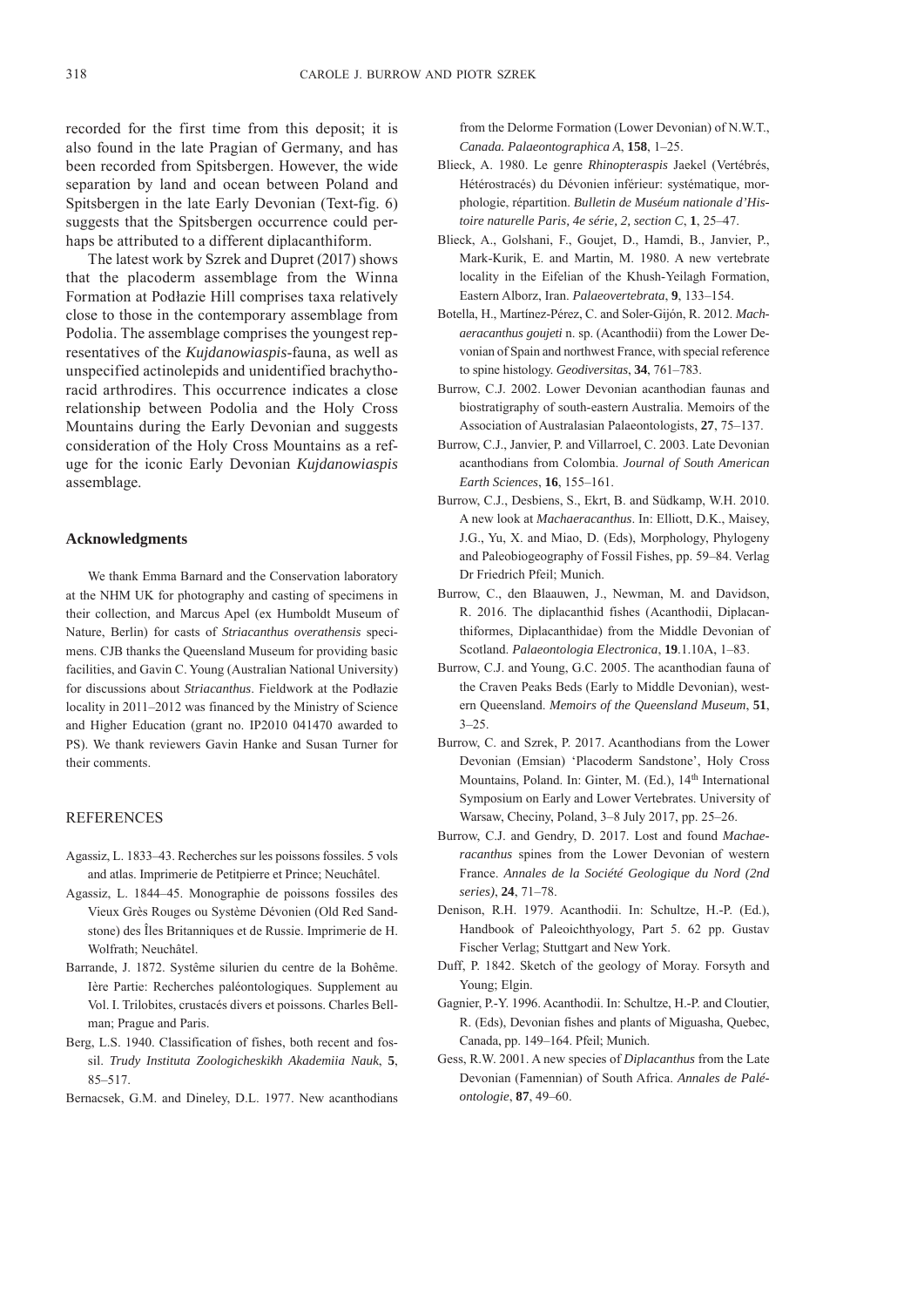- Ginter, M., Hairapetian, V. and Klug, C. 2002. Famennian chondrichthyans from the shelves of North Gondwana. *Acta Geologica Polonica*, **52**, 169–215.
- Goujet, D. 1993. Vertebrate microremains from northern Spain, their importance in correlation between marine and "non-marine" Lower Devonian sediments. In: Turner, S. (Ed.), The Gross Symposium, Göttingen, 4–6 August 1993, p. 28.
- Gross, W. 1930. Die Fische des Mittleren Old Red Sud-Livlands. *Geologische und palä ontologische Abhandlungen, N.F.*, **18**, 121–156.
- Gross, W. 1932. Review 448. Hills, E. Paläontologische Zen*tralblatt*, **1**, 2, 136.
- Gross, W. 1933a. Die unterdevonischen Fische und Gigantostraken von Overath. *Abhandlungen der preussischen geologischen Landesanstalt Heft*, **145**, 41–77.
- Gross, W. 1933b. Die Wirbeltiere des rheinischen Devons. *Abhandlungen der preussischen geologischen Landesanstalt Heft*, **154**, 1–83.
- Gross, W. 1937. Die Wirbeltiere des rheinischen Devons. Teil II. *Abhandlungen Preussischen Geologischen Landesanstalt (n.s.)*, **176**, 1–83.
- Gross, W. 1957. Mundzähne und Hautzähne der Acanthodier und Arthrodiren. *Palaeontographica A*, **109**, 1–40.
- Gürich, G. 1896. Das Paläozoicum im Polnische Mittelgebirge. *Verhandlungen der Russichen-Kaiserlichen Mineralogischen Gesellscheft zu St-Petersburg*, **2**, 1–539.
- Gürich, G. 1901. Nachträge zum Palaeozoicum des Polnischen Mittelgebirges. *Neue Jahrbuch für Mineralogie Geologie und Palaeontologie, Beilgage-Bd*, **13**, 331–388.
- Halstead-Tarlo, L. B. 1965. Psammosteiformes (Agnatha) a review with descriptions of new material from the Lower Devonian of Poland. II – systematic part. *Palaeontologia Polonica*, **15**, 1–168.
- Hanke, G.F. and S.P. Davis. 2008. Redescription of the acanthodian *Gladiobranchus probaton* Bernacsek and Dineley, 1977, and comments on diplacanthid relationships. *Geodiversitas*, **30**, 303–330.
- Hills, E.S. 1931. The Upper Devonian fishes of Victoria, Australia, and their bearing on the stratigraphy of the state. *Geological Magazine*, **68**, 206–231.
- Hills, E.S. 1936. Records and descriptions of some Australian Devonian fishes. *Proceedings of the Royal Society of Victoria*, **48**, 161–171.
- Kegel, W. 1913. Der Taunusquarzit von Katzenelnbogen. *Abhandlungen preussischen Geologischen Landesanstalt*, **76**, 1–163.
- Kulczycki, J. 1960. *Porolepis* (Crossopterygii) from the Lower Devonian of the Holy Cross Mountains. *Acta Palaeontologica Polonica*, **5**, 65–103.
- Liszkowski, J. and Racki, G. 1993. Ichthyoliths and deepening events in the Devonian carbonate platform of the Holy Cross Mountains. *Acta Palaeontologica Polonica*, **37**, 407–426.
- Long, J.A. 1983. A new diplacanthoid acanthodian from the

Late Devonian of Victoria. *Memoirs of the Association of Australasian Palaeontologists* **1**, 51–65.

- Märss, T. 1997. Vertebrates of the Pridoli and Silurian–Devonian boundary beds in Europe. *Modern Geology*, **21**, 17–41.
- Miles, R.S. 1973. Articulated acanthodian fishes from the Old Red Sandstone of England, with a review of the structure and evolution of the acanthodian shoulder-girdle. *Bulletin of the British Museum (Natural History), Geology*, **24**, 113–213.
- Mutter, R.J. and Richter, M. 2007. Acanthodian remains from the Middle–Late Permian of Brazil. *Geological Journal*, **42**, 213–224.
- Newberry, J.S. 1857. New fossil fishes from the Devonian rocks of Ohio. *American Journal of Science*, **24**, 147–149.
- Newman, M.J., Davidson, R.G., den Blaauwen, J.L. and Burrow, C.J. 2012. The Early Devonian acanthodian *Uraniacanthus curtus* (Powrie, 1870) n. comb. from the Midland Valley of Scotland. *Geodiversitas*, **34**, 739–759.
- Newman, M.J., Burrow, C.J., Davidson, R.G., den Blaauwen, J.L. and Jones, R. 2017. Comparison of the vertebrate faunas of the Lower Old Red Sandstone of the Anglo-Welsh Basin with contemporary faunas in Scotland. *Proceedings of the Geologists' Association*, **128**, 447–459.
- Ørvig, T. 1967. Some new acanthodian material from the Lower Devonian of Europe. *Journal of the Linnean Society (Zoology)*, **47**, 131–153.
- Ørvig, T. 1969. Vertebrates from the Wood Bay Group and the position of the Emsian–Eifelian boundary in the Devonian of Vestspitsbergen. *Lethaia*, **2**, 273–328.
- Owen, R. 1846. Lectures on the comparative anatomy and physiology of the vertebrate animals delivered at the Royal College of Surgeons, England in 1844 and 1846. Part I, Fishes. Longman, Brown, Green and Longmans; London.
- Pernègre, V.N. and Blieck, A. 2016. A revised heterostracanbased ichthyostratigraphy of the Wood Bay Formation (Lower Devonian, Spitsbergen), and correlation with Russian Arctic archipelagos. *Geodiversitas*, **38**, 5–20.
- Powrie, J. 1870. On the earliest known vestiges of vertebrate life; being a description of the fish remains of the Old Red Sandstone rocks of Forfarshire. *Transactions of the Edinburgh Geological Society*, **1**, 284–301.
- Rade, J. 1964. Upper Devonian fish from the Mt Jack area, New South Wales, Australia. *Journal of Paleontology*, **38**, 929–932.
- Ritchie, A. 1969. Ancient fish of Australia. *Australian Natural History*, **16**, 218–223.
- Schmidt, H. 1933. Fischreste aus dem Taunusquarzit. *Palaeontologische Zeitschrift*, **15**, 228–245.
- Soler-Gijón, R. and Hampe, O. 2003. *Leonodus*, a primitive chondrichthyan from the Early Devonian. In: Schultze, H.-P., Lukševičs, E. and Unwin, D. (Eds), UNESCO-IUGS IGCP 491: The Gross Symposium 2 Advances in Palaeoichthyology. Ichthyolith Issues Special Publication, **7**, 47.